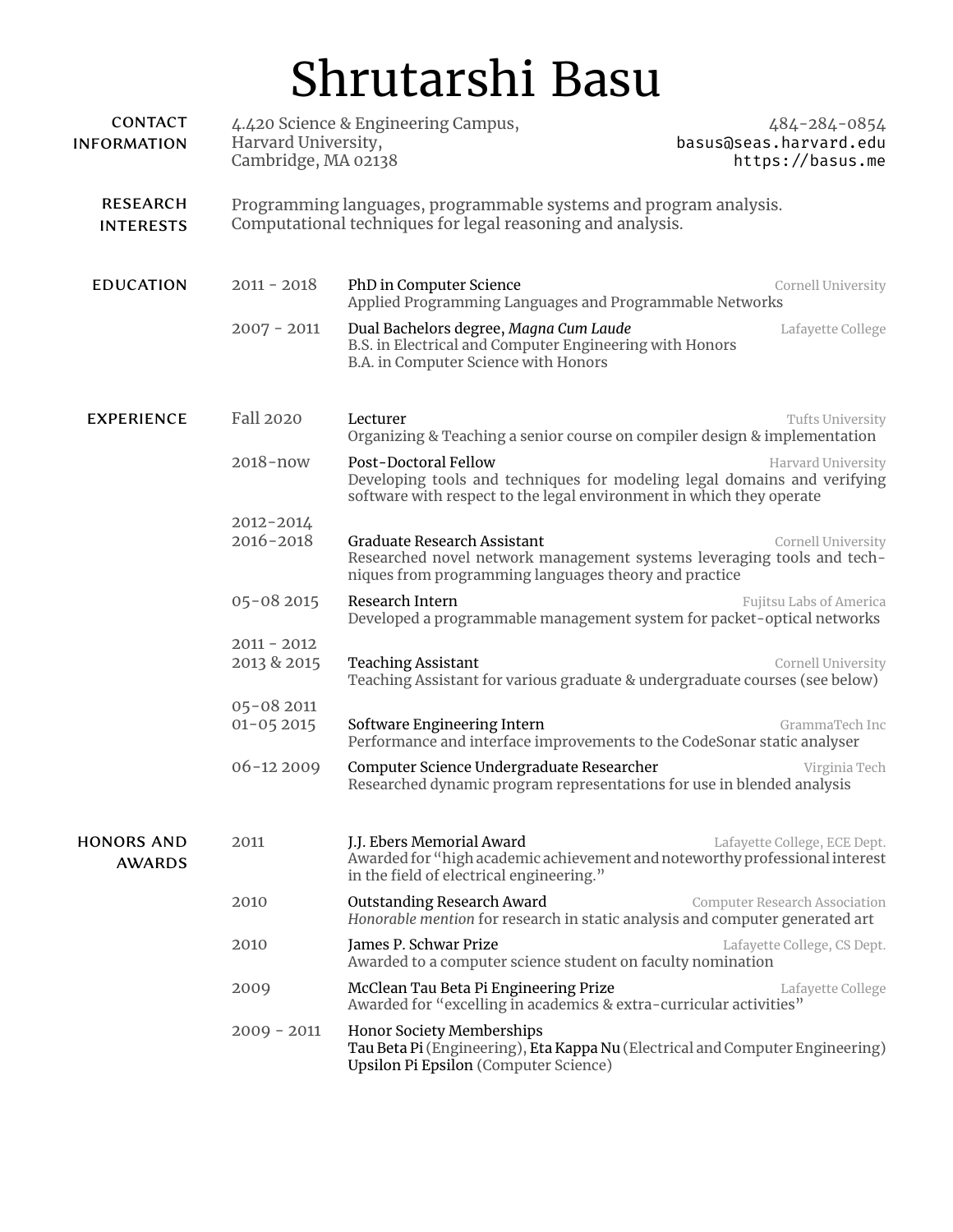## publications in submission

#### Notational Programming for Notebook Environments: A Case Study with Quantum Circuits

Ian Arawjo, Michael Roberts, *Shrutarshi Basu*, Tapan Parikh Proceedings of the 35th Annual ACM Symposium on User Interface Software and Technology (UIST '22)

#### journal papers

#### A Programming Language for Estates and Future Interests

James Grimmelmann, *Shrutarshi Basu*, Nate Foster, Shan Parikh, Ryan Richardson (To appear) Yale Journal of Law and Technology *(2022). Yale Law School, 2022*

#### Merlin: A Language for Provisioning Network Resources

Robert Soulé, *Shrutarshi Basu*, Parisa JaliliMarandi, Fernando Pedone, Robert D. Kleinberg, Emin Gün Sirer, Nate Foster

IEEE/ACM Trans. Netw. *26 (2017). 2017*

# peer-reviewed conference proceedings

### Property Conveyances as a Programming Language

*Shrutarshi Basu*, Nate Foster, James Grimmelmann

*Proceedings of the 2019 ACM SIGPLAN International Symposium on New Ideas, New Paradigms, and Reflections on Programming and Software, Onward! 2019, Athens, Greece, October 23-24, 2019*

#### Life on the Edge: Unraveling Policies into Configurations

*Shrutarshi Basu*, Nate Foster, Hossein Hojjat, Paparao Palacharla, Christian Skalka, Xi Wang *Proceedings of the 2017 Symposium on Architectures for Networking and Communications Systems, ANCS 2017, Beijing, China, May 18-19, 2017*

#### Merlin: A Language for Provisioning Network Resources

Robert Soulé, *Shrutarshi Basu*, Parisa JaliliMarandi, Fernando Pedone, Robert D. Kleinberg, Emin Gün Sirer, Nate Foster

*Proceedings of the 10th ACM International on Conference on emerging Networking Experiments and Technologies, CoNEXT 2014, Sydney, Australia, December 2-5, 2014*

#### Managing the Network with Merlin

Robert Soulé, *Shrutarshi Basu*, Robert Kleinberg, Emin Gün Sirer, Nate Foster *Twelfth ACM Workshop on Hot Topics in Networks, HotNets-XII, College Park, MD, USA, November 21-22, 2013*

## Exploring the impact of context sensitivity on blended analysis

Marc Fisher II, Bruno Dufour, *Shrutarshi Basu*, Barbara G. Ryder *26th IEEE International Conference on Software Maintenance, Timisoara, Romania, September 12-18, 2010*

#### peer-reviewed workshop presentations

#### Legal Calculi

*Shrutarshi Basu*, Anshuman Mohan, James Grimmelmann, Nate Foster *Programming Languages and the Law (ProLaLa 2022), Workshop Presentation, 2022, Philadelphia*

#### Littleton: An Educational Environment for Property Law

*Shrutarshi Basu*, Anshuman Mohan, James Grimmelmann, Nate Foster *Programming Languages and the Law (ProLaLa 2022), Workshop Presentation, 2022, Philadelphia*

#### Merlin: Programming the Big Switch

Robert Soulé, *Shrutarshi Basu*, Robert Kleinberg, Emin Gün Sirer, Nate Foster *Open Networking Summit ( ONS '14 ), Workshop Presentation, 2014*

#### A Language Based Approach to Computational Art *Shrutarshi Basu*, Chun Wai Liew

*Off the Beaten Track Workshop, Workshop Presentation, 2012, Philadelphia*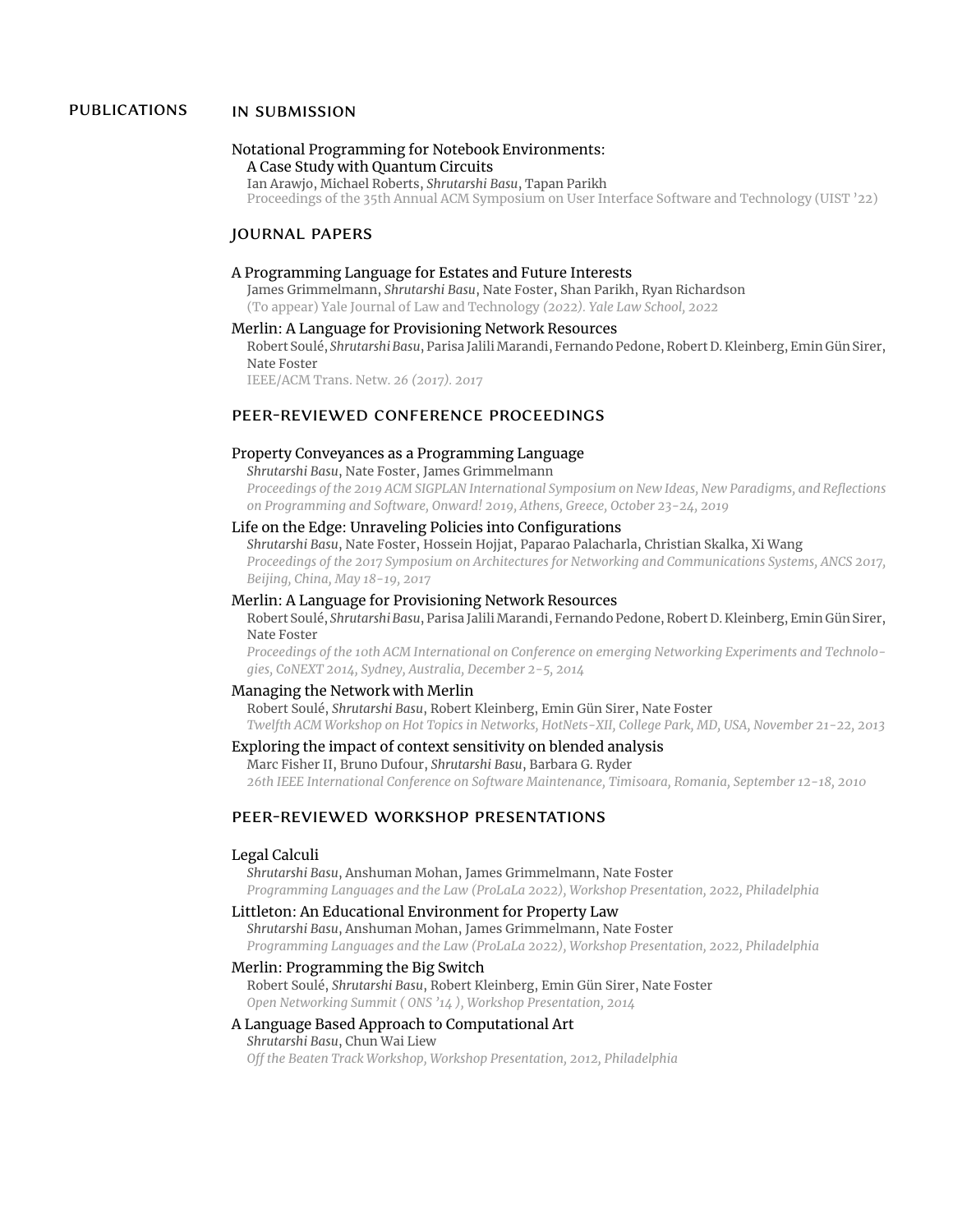# other publications and presentations

|          | Shrutarshi Basu                                                                                                                                                                                                                                                                                                                | Introducing Cyber-Legal Systems<br>Ninth Annual Internet Law Works-in-Progress Conference, 2019                                                                                                                                                                                                                                                                                                               |  |  |  |  |
|----------|--------------------------------------------------------------------------------------------------------------------------------------------------------------------------------------------------------------------------------------------------------------------------------------------------------------------------------|---------------------------------------------------------------------------------------------------------------------------------------------------------------------------------------------------------------------------------------------------------------------------------------------------------------------------------------------------------------------------------------------------------------|--|--|--|--|
|          | Shrutarshi Basu                                                                                                                                                                                                                                                                                                                | MCEther: Verifying Legal Properties of Smart Contracts<br>Ninth Annual Internet Law Works-in-Progress Conference, 2019                                                                                                                                                                                                                                                                                        |  |  |  |  |
|          | Languages for Path-based Network Programming<br>Shrutarshi Basu<br>Dissertation as requirement for PhD degree at Cornell University, 2018                                                                                                                                                                                      |                                                                                                                                                                                                                                                                                                                                                                                                               |  |  |  |  |
|          | Software-Programmed Optical Networking with Integrated NFV Service Provisioning<br>Victor Mehmeri, Xi Wang, Shrutarshi Basu, Qiong Zhang, Paparao Palacharla, Tadashi Ikeuchi, Idelfonso<br>Tafur Monroy, Juan José Vegas Olmos, Nate Foster<br>Optical Fiber Communication Conference (OFC); SDN/NFV Demonstration Zone, 2017 |                                                                                                                                                                                                                                                                                                                                                                                                               |  |  |  |  |
|          |                                                                                                                                                                                                                                                                                                                                | Property Law as a Programming Language<br>Shrutarshi Basu, James Grimmelmann, Nate Foster<br>5th Annual Works-in-Progress Roundtable on Law and Computer Science, 2017                                                                                                                                                                                                                                        |  |  |  |  |
|          |                                                                                                                                                                                                                                                                                                                                | Merlin: Unified Management for Diverse Networks<br>Shrutarshi Basu, Robert Soulé, Robert Kleinberg, Emin Gün Sirer, Nate Foster<br>24th ACM Symposium on Operating Systems Principles (SOSP '13), Poster Session., 2013                                                                                                                                                                                       |  |  |  |  |
|          |                                                                                                                                                                                                                                                                                                                                | Application of formal grammars to complex patterns and evolving systems<br>Shrutarshi Basu, Rhodes Baker, Khine Lin<br>Proceedings of the National Conference on Undergraduate Research, 2009                                                                                                                                                                                                                 |  |  |  |  |
| TEACHING | 2020                                                                                                                                                                                                                                                                                                                           | Compilers<br>Tufts University<br>Instructor of record for a senior undergraduate course on compiler design and<br>implementation at Tufts University. Duties included preparing lecture mate-<br>rials, twice-weekly lectures and office hours, designing and evaluating home-<br>works and course projects. Adapted course materials and structure for remote,<br>online education due to COVID-19 pandemic. |  |  |  |  |
|          | 2015                                                                                                                                                                                                                                                                                                                           | Software Engineering<br>Cornell University<br>Teaching assistant for a course on the practical problems of specifying, design-<br>ing, building, testing, and delivering software systems. Topics included pro-<br>fessionalism, project management, and the legal framework for software de-<br>velopment. Helped manage student teams developing projects for real clients.                                 |  |  |  |  |
|          | 2013                                                                                                                                                                                                                                                                                                                           | Advanced Programming Languages<br>Cornell University<br>Teaching assistant for a course introducing the mathematical foundations and<br>tools of programming languages. Topics include inductive definitions, fixed<br>points, formal semantics, type systems, polymorphism, program transforma-<br>tions, and program logics.                                                                                |  |  |  |  |
|          | 2012                                                                                                                                                                                                                                                                                                                           | <b>Functional Programming &amp; Data Structures</b><br>Cornell University<br>Teaching assistant for an intermediate programming course focused on software<br>design and functional programming. Topics include functional and concurrent<br>programming, writing and using specifications, modularity and data abstrac-<br>tion, reasoning about program correctness and system performance.                 |  |  |  |  |
|          | 2011                                                                                                                                                                                                                                                                                                                           | Object-Oriented Programming & Data Structures<br>Cornell University<br>Teaching assistant for an advanced beginner programming course and an intro-<br>duction to computer science. Topics include program design and development,<br>object-oriented programming, proofs of correctness, complexity analysis, re-                                                                                            |  |  |  |  |

cursion, and commonly used data structures.